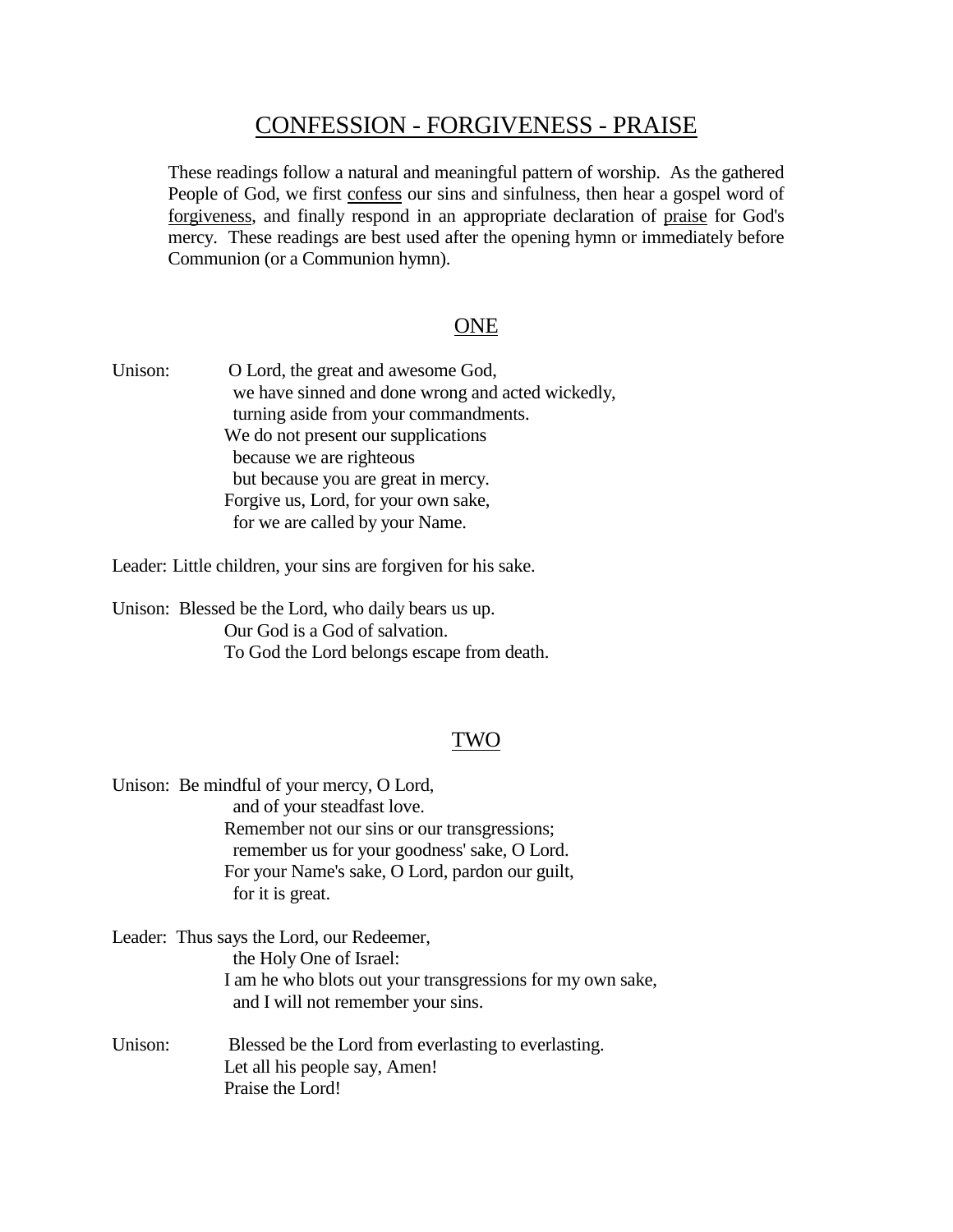#### THREE

Unison: The word of God is living and active,

 discerning the thoughts and intentions of the heart. Before God no creature can hide; all are open and laid bare before his holy eyes.

Leader: We have a high priest who has passed through the heavens, Jesus the Son of God. He was tempted in every respect as we are, yet he committed no sin.

Unison: Let us with confidence draw near the throne of grace, that we may receive mercy, and find grace to help in time of need.

#### FOUR

Unison: We have all become like one who is unclean; all our righteous deeds are like a polluted garment. Do not be exceedingly angry, O God, do not remember our iniquity forever.

Leader: God was in Christ, reconciling the world to himself. For our sake God made him to be sin, so that in him we might become the righteousness of God.

Unison: Let us rejoice greatly in the Lord; for he has clothed us with garments of salvation, he has covered us with the robe of righteousness.

#### FIVE

Unison: Why should living mortals complain about the punishment of their sins? Let us lift up our hearts to God in heaven, for we have transgressed and rebelled.

Leader: God says, "I formed you;

 you will not be forgotten by me. I have swept away your transgressions like a cloud.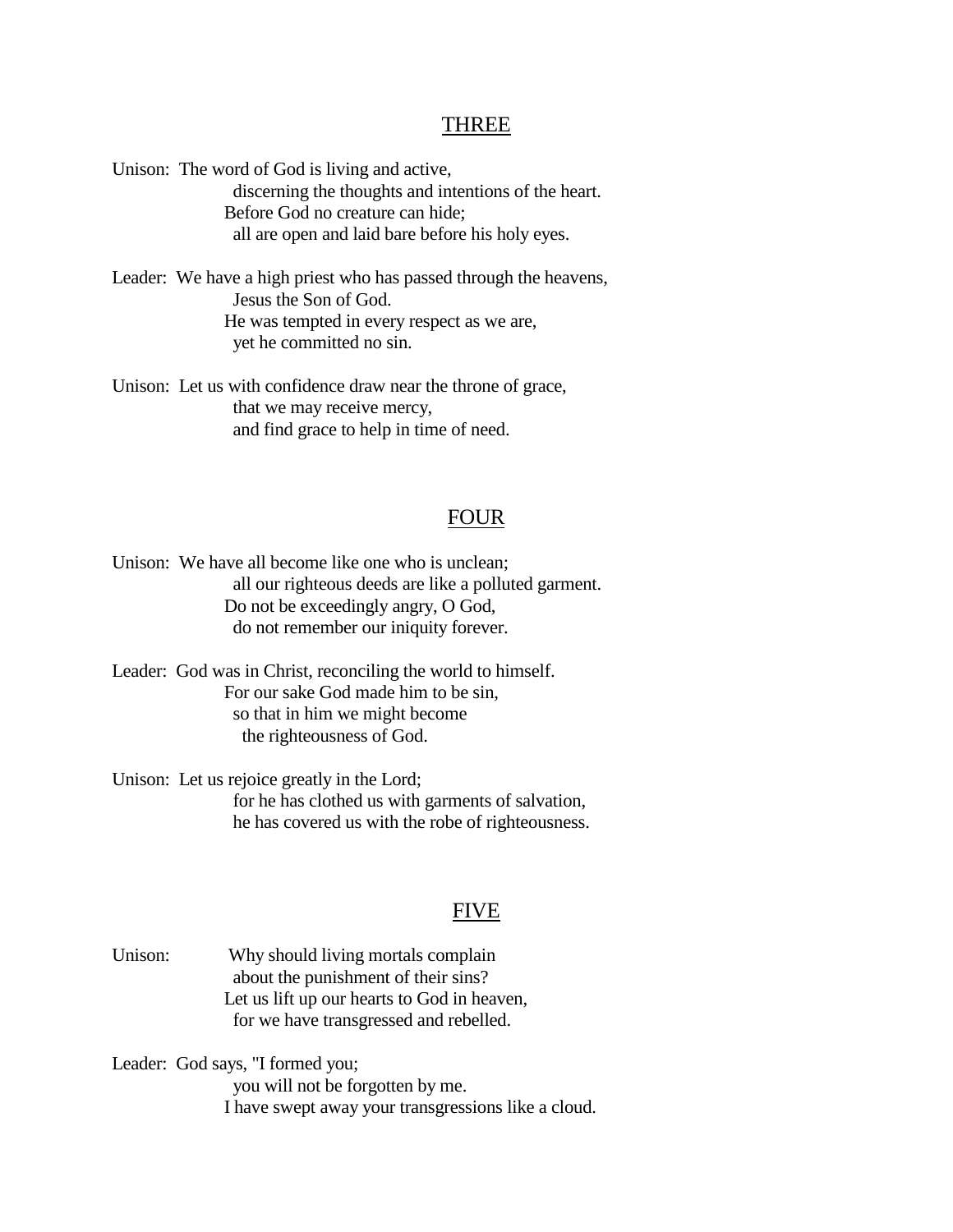Return to me, for I have redeemed you."

Unison: The steadfast love of the Lord never ceases; his mercies never come to an end; they are new every morning! Great is your faithfulness, O God; therefore we will hope in you.

# SIX

Unison: Great and mighty and awesome God, You have dealt faithfully and we have acted wickedly.

Leader: God shows his love for us like this: while we were yet sinners Christ died for us. Since we are justified by his blood, we will also be saved by him from God's wrath.

Unison: Who is a God like you, O God, pardoning iniquity and passing over transgression? You have cast all our sins into the depths of the sea.

#### SEVEN

Unison: O God, you know our folly; our wrongs are not hidden from you. Answer us, O Lord, for your steadfast love is good. Deal with us according to your great mercy.

- Leader: Let us hear what the Lord will speak, for he will speak peace to his people who turn to him in their hearts.
- Unison: How abundant is your goodness, O Lord, which you have laid up for those who fear you. Blessed be the Lord, for he has wondrously shown us his steadfast love.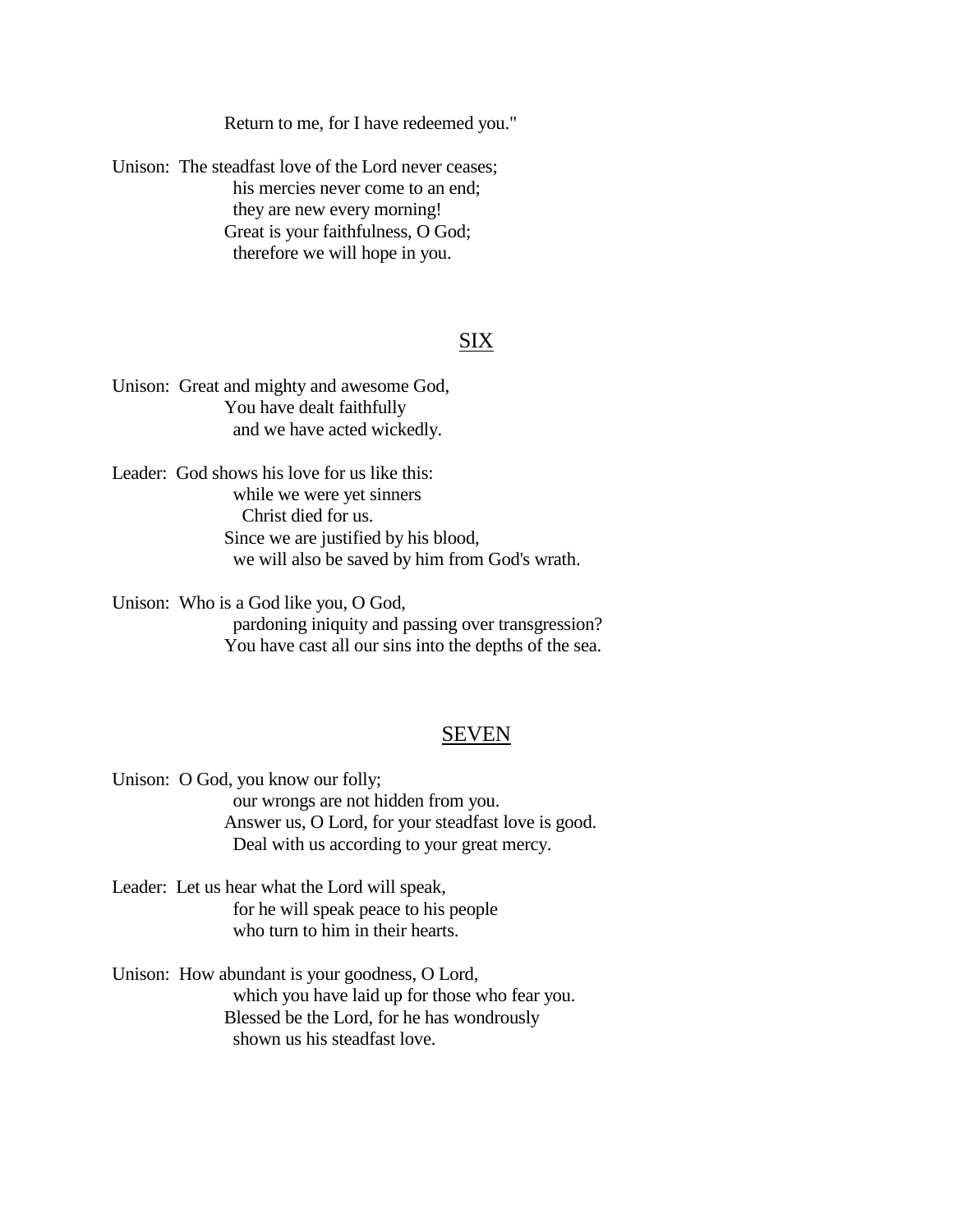### EIGHT

Unison: O Lord, rebuke us not in your anger, nor chasten us in your wrath. Our sins have gone over our heads; they weigh like a burden we cannot bear. We confess our iniquity, O God, We are sorry for our sins.

Leader: Thus says the Lord who created you: "Fear not, for I have redeemed you; I have called you by name; you are mine. I declared and saved and proclaimed. I am God. I work, and who can hinder it?"

Unison: The Lord lives;

 he is blessed and exalted. Extol the Lord among the nations, and sing praises to his Name.

### NINE

Unison: We are ashamed, O God, and blush to lift our faces to you; O Lord, we are before you in our guilt; None can stand before you without blame.

Leader: In Christ we have redemption through his blood, the forgiveness of our trespasses, according to the riches of his grace.

Unison: We have no good apart from you, O God. Show us the path of life. In your presence there is fullness of joy. In your right hand are pleasures for ever more.

## TEN

Unison: Out of the depths we cry to you, O Lord. If you should mark iniquities, Lord, who could stand? But there is forgiveness with you, that you may be feared.